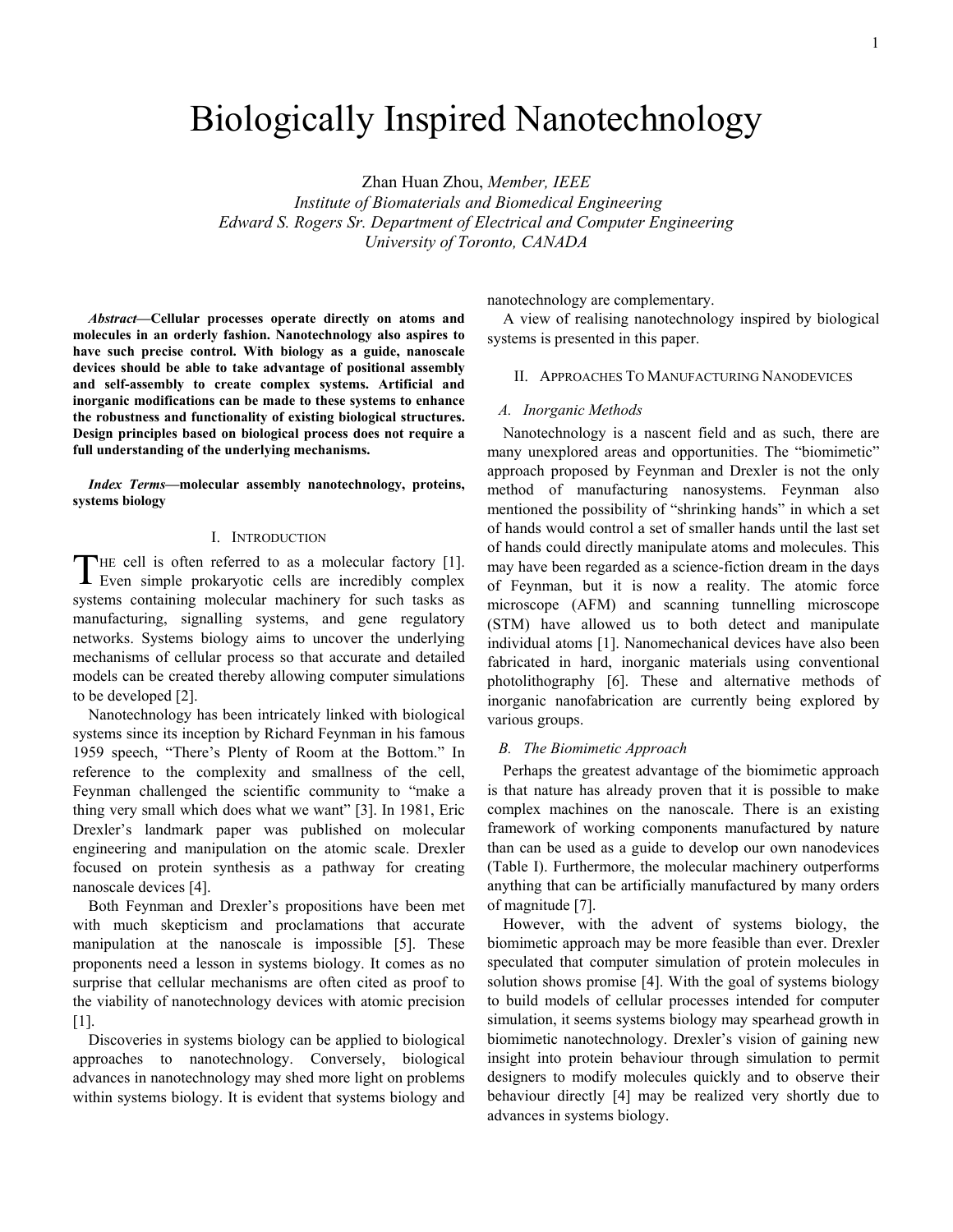TABLE I COMPARISON OF MACROSCALE AND NANOSCALE COMPONENTS

| Technology             | Function        | Biomolecular Examples    |
|------------------------|-----------------|--------------------------|
| Struts, beams, casings | Transmit force. | Microtubules, cellulose, |
|                        | hold positions  | mineral structures       |
| Fasteners              | Connect parts   | Collagen                 |
| Solenoids, actuators   | Move things     | Actin/myosin             |
| <b>Motors</b>          | Turn shafts     | Flagellar Motor          |
| Numerical Control      | Store and read  | DNA, RNA                 |
| <b>Systems</b>         | programs        |                          |

Molecular analogies to macroscale phenomena demonstrating the feasibility of biomimetic nanodevices [4].

#### III. THE PROTEIN FOLDING PROBLEM

A fundamental difference between systems biology and nanotechnology is the ultimate goal. Systems biology aims to uncover the fundamental operation of the cell in an effort to predict the exact response to specific stimuli and genetic variations. Nanotechnology does not aspire to be so precise nor is it required; nanotechnology is chiefly concerned with useful design. Systems biology is a scientific discovery problem whereas nanotechnology is an engineering design problem.

Consider the classic example of the protein folding problem presented by Drexler [4]. The genome is often likened to a computer program and for good reason. Reading the genetic code to predict protein folding is like deciphering a program written by someone else without documentation – it doesn't make much sense. The naturally occurring genetic sequence found in an organism is not necessarily optimized since it was generated by the trial and error process of evolution. A protein generated from a non-optimized genetic sequence may or may not adopt a conformation corresponding to a global energy minimum [4]. Furthermore, the folding process may be guided by chaperones which cannot be predicted from the genetic sequence. In general, predicting protein folding is a very arduous task.

In contrast, designing a protein to fold predictably is a much less formidable task. For a polypeptide chain of 1000 amino acids, there are  $10^{1300}$  possible different chains. However, even if only one in  $10^{1000}$  of these sequences yield a predictable conformation, it still represents a vast number of proteins. These predictable conformations may be part of a "design toolbox" from which an engineer can design a protein with a specific conformation. It is well known that it is not the chemical composition of the protein that dictates its function, but rather the final conformation. In fact, nature has shown us that two proteins can evolve into the same three-dimensional conformation performing the same task yet not have any matching amino acids in the primary sequence [8]. If the prediction problem is akin to reading undocumented code, the protein design problem is like to writing a program with wellcharacterized functions or objects.

Although systems biology cannot yet predict the folding for all polypeptide chains, engineers can capitalize on the sequences that are predictable for designing custom proteins.

Moreover, there is nothing restricting the design of polypeptides to only 20 amino acids. It is possible to insert unnatural amino acids into proteins [9] giving rise to an entirely new range of possibilities not seen in nature. At an even more fundamental level, an artificial Watson-Crick base pair has been inserted into DNA and RNA, expanding the genetic alphabet from 4 to 6 letters [9]. The consequences of artificial amino acids and bases are far reaching. Naturally occurring amino acids that produce unpredictable folding patterns can be completely replaced with a synthetic system based on artificial amino acids with well behaved folding characteristics. This can lead to applications yet undreamt of. Imagine artificial amino acids containing pre-made machine parts. The possibilities are endless.

# IV. ASSEMBLY OF NANODEVICES

# *A. Positional Assembly*

Traditionally, machinery in the macroworld is assembled by physically bringing components together and then fastening them in a process referred to as positional assembly. In the nanoscale, the idea of bringing atoms together and fastening them becomes slightly fuzzy. Instead of a screw to hold the pieces in place, atoms are fastened with a covalent bond. There are two problems associated with positional assembly on the atomic scale described by Richard Smalley as the "fat fingers problem" and "sticky fingers problem" [5]. Smalley argues that since the "fat fingers" of a nanoassembler will itself consist of a few atoms, it is impossible to position molecules with atomic precision. Furthermore, Smalley goes on to describe the "sticky finger" problem stating that even if a molecule can be positioned with atomic precision, it would have no method of releasing the molecule due to attractive forces. Although Smalley's conjectures may be correct in certain circumstances, it seems he neglected to look at the workings of the cell. The cell contains countless examples of positional assembly processes at work, for example, protein synthesis at the ribosome. New amino acids brought to the ribosome are lined up exactly with the growing polypeptide chain where it chemically binds with atomic precision to form an exact sequence of amino acids. The problem of fat and sticky fingers has been solved by nature aeons ago. The scientific community has also solved this problem; recently, a CO molecule was successfully bound to an iron atom on a silver substrate using a scanning tunnelling microscope [5]. This is experimental proof that we currently have technology to circumvent both the fat fingers and sticky fingers problems with artificial means. There appear to be no fundamental barrier for using positional assembly to create nanodevices; however, we have yet to match the efficiency and precision of biological positional assemblers.

## *B. Self-Assembly*

The major drawback of the positional assembly method currently is its low throughput and cost. Even though we can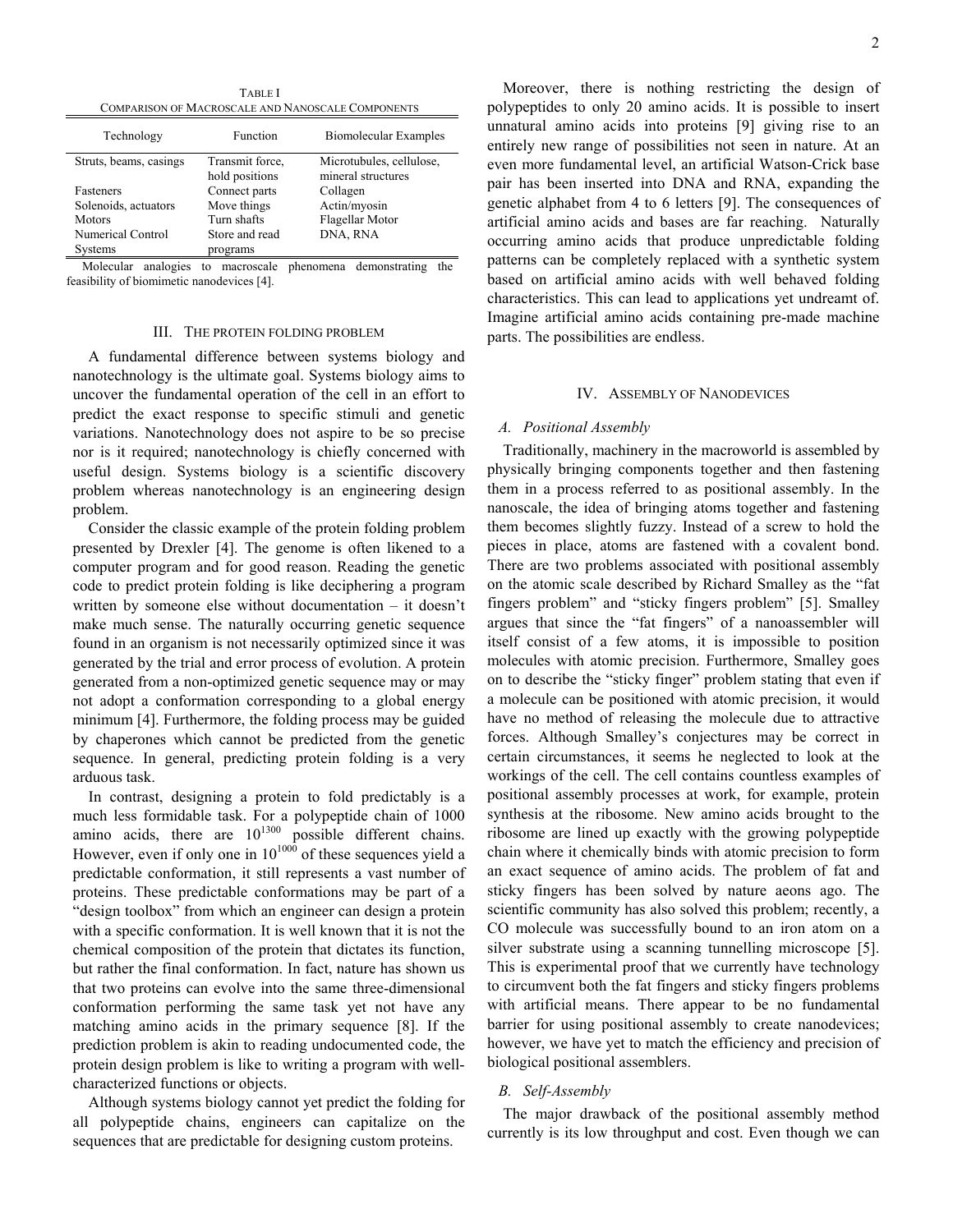bind a CO molecule to an iron atom with an STM, it is not economically feasible and perhaps not even possible to construct complex nanostructures on a large scale using this method. We must find an efficient method of manipulating molecules on a large scale if nanotechnology is to be economically feasible. Once again, we look at biological systems for inspiration, specifically self-assembly. Both Drexler [10] and George Whitesides [11] agree that selfassembly should be exploited. Self-assembly relies on weak atomic and molecular interactions to hold the macromolecule together and is very efficient at building complex molecules [6].

Molecular self-assembly is a process in which molecules spontaneously form ordered aggregates and involves no human intervention; the interactions involved usually are noncovalent [11]. Molecular self-assembly is ubiquitous in biology, examples include protein folding, formation of nucleic acid structures and macromolecules such as the ribosome [11]. Self-assembly offers several key advantages over positional assembly. As stated earlier, self-assembly is an efficient method for building nanostructures on the nanoscale. Secondly, we already routinely take advantage of selfassembly when designing sticky-ended DNA structures [10]. Finally, perhaps most enticing is that self-assembly seems to offer one of the most general strategies now available for generating nanostructures [11].

## *C. Universal Assemblers*

There is a wildly different approach to assembly advocated by Eric Drexler. He proposes that before nanotechnology emerges as an industrial force, a universal assembler must first be built [12]. In principle, the universal assembler will have the ability to build almost anything that the laws of nature allow to exist, including more assemblers [12]. His train of though is clear. The assemblers can build more assemblers until there are enough assemblers that it is feasible to construct a macroscale object, such as a book, in a matter of seconds. The problem with this scheme is that a universal assembler must be built in the first place and no one is quite sure how to do this, but Drexler proposes a solution to this as well.

The universal assembler will be made as a "second generation" nanotechnology device. First generation nanotechnology will involve engineering of proteins for specialized tasks and catalyzing specific reactions. Using these relatively crude tools and taking advantage of both positional and self-assembly, more complex devices can be built until it becomes possible to manufacture a universal assembler. The rationale for an assembler to be "second generation" lies in the inherent instability of proteins. A protein assembler is not "universal" because it is not rugged. Protein machines can only work in a very limited temperature and pH range. In contrast, just as machines in the macroworld are not built of flesh and bone, neither will the universal assemblers.

It is in my opinion that a universal assembler can be built as

a first generation device. It has already been argued protein engineers will be able make designer proteins, perhaps with synthetic nucleic acids and amino acids containing prefabricated components. Taking advantage of self-assembly, it will be possible to construct a universal assembler directly, bypassing the intermediate stage described by Drexler.

## V. POWERING NANOMACHINES

So far this paper has been concerned itself with the manufacturing of nanoscale machines. The assembler discussed in the previous section is like Henry Ford's assembly line, but there is still the fundamental problem of power. Without fuel, Ford's cars, as much of a technological marvel as they were, would be useless. So too is the problem with nanomachines. We may be able to manufacture marvellous devices to perform a multitude of tasks, but without power, they would sit idle and useless.

Once again, biology serves as inspiration. Adenosine triphosphate (ATP) powers most cellular processes. ATP in the cell is usually synthesized in the mitochondrion or the chloroplast. The mitochondrion uses glucose to generate ATP while the chloroplast converts light energy into ATP. It is the latter method which artificial techniques have successfully mimicked.

Devens Gust has successfully synthesized a liposome sphere which absorbs light, exciting an electron [13]. The excited electron helps to transport protons from the outside to the inside of the liposome. By incorporating ATP synthase in the liposome, Gust demonstrated that it was possible to synthesize ATP and transport it out of the liposome. Once outside of the liposome, the ATP can be used to power the appropriate process.

## VI. THE NANOCHOPPER

One of the most impressive results of nanoengineering to date is the "nanochopper" developed at Cornell [14]. The nanochopper consists of a biomolecular motor with an inorganic blade powered by ATP (Figure 1). This hybrid device may enable the creation of a new class of sensors, mechanical force transducers, and actuators [14]. Initially the device was powered by infusing a solution with ATP where it



Fig. 1. The Nanochopper. An inorganic propeller is mounted on the shaft of a biomolecular motor [14].